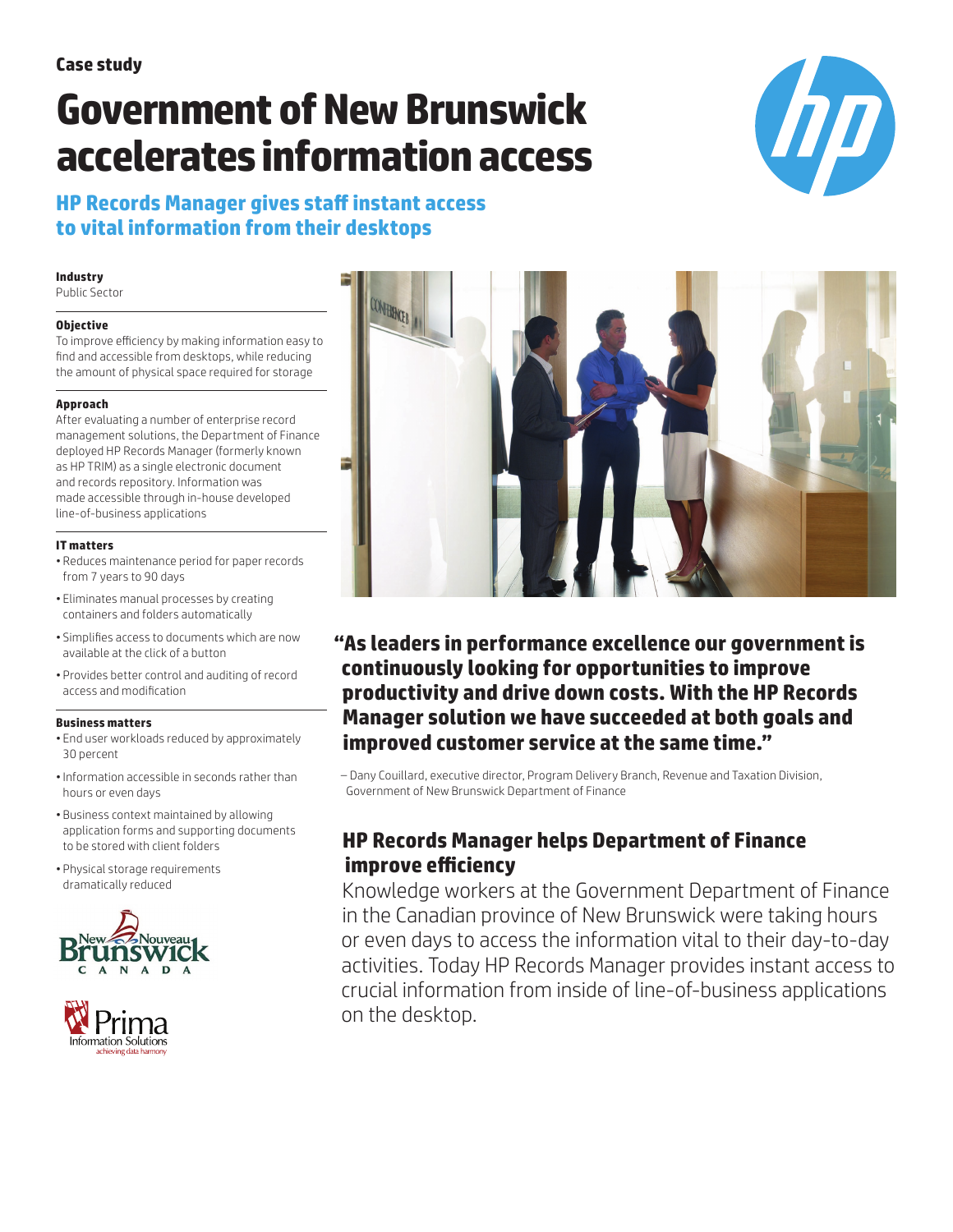



# **Challenge**

#### **Information increasingly critical to the department**

Information is one of the most important assets of organizations today; the services they deliver depend on it. They need to be able to handle the ever-increasing volume of records efficiently, and provide timely access to information.

Canada's Government of New Brunswick is no exception. Its knowledge workers have become increasingly dependent on easy access to critical information in the course of their daily activities.

The 200 members of staff in the Department of Finance manage the province's public finances. The services they deliver – from tax refund programs to a low income credit program – are crucial to citizens across the province, while revenue collection – including property tax and consumer taxes – is crucial to the province's economy.

#### **Labor-intensive processes make for inefficient service delivery**

The department's programs are very popular with its citizens, but time-consuming to manage. Traditionally it used labor-intensive paper-based processes to store, manage and access information. A decentralized environment had led to inconsistencies and duplication.

Pat Burns, manager in the Information Management and Technology Branch of the Department of Finance, reveals: "Similar fields were named differently across forms and there was a myriad of ideas about how these should be managed. Pending, closed and denied applications were arranged by status rather than applicant, the method of filing was not consistent, and more rigor was required."

The department was struggling to deliver on its commitment to provide courteous, effective and efficient services to its citizens. Not only was finding the right information labor-intensive, worse still, customer service levels were severely impacted with workers not able to find information quickly when answering calls.

With a new rebate program planned, the Department of Finance recognized it needed to act. "The new rebate program had a long-term storage requirement for retention," explains Burns. "It was going to require a significant amount of shelf-space and effort to manage it using our paper-based processes and there was a significant amount of money at risk if we didn't have the correct information."

# **Solution**

#### **The best product delivered on time and within budget**

The department examined a number of enterprise-class solutions during their search for a product for managing their information. Vendors were told the department wanted a good solid product that was not going to complicate lives. "We are accountable to our citizens. We have to make technology work for us, to improve our efficiency," Burns notes. "So we wanted a product that could be configured in such a way that was very easy for the user and easy to write procedures around."

The Information Management and Technology Branch knew HP Records Manager was reliable and would be relatively simple to implement. The team was already familiar with the product, having previously implemented a system for the Executive Council Office.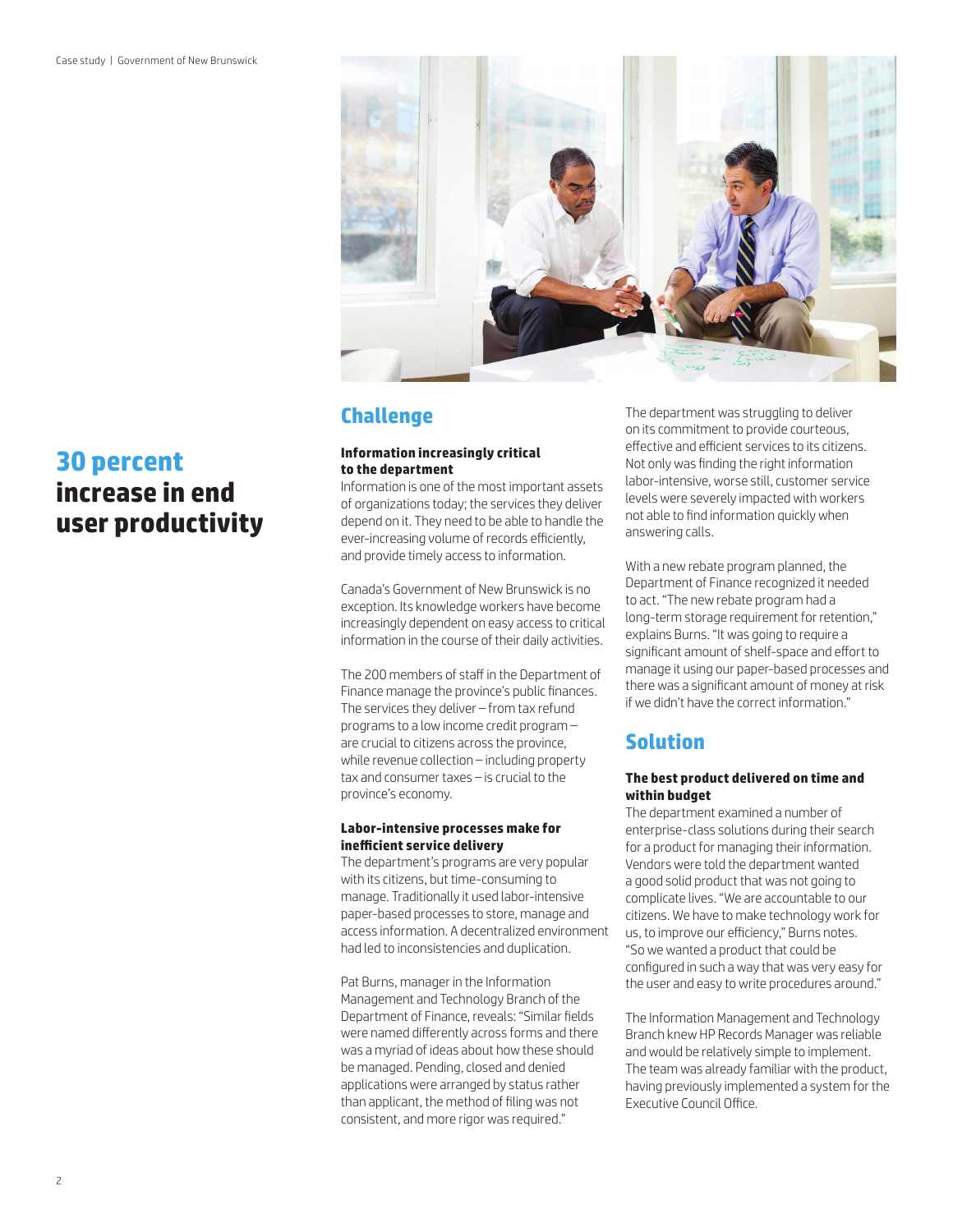

Burns and her team completed the implementation in just nine months with support from HP Partner, Prima Information Solutions Inc. (Prima), a leading expert in the field of Records and Information Management across Canada.

Today, two records workers use the solution for inputting 900 to 1,500 records each day, four senior level managers use it for approvals and up to ten knowledge workers use it for accessing the information that is crucial to their daily tasks.

#### **A highly extensible solution**

The department has taken advantage of the extensibility features of HP Records Manager. Using WebDrawer web services, documents can be viewed in the native Rebate System (IR), an integrated line-of-business application, developed in-house many years previously. Burns adds: "The knowledge workers don't need the full interface, but they do need to view documents. They just click a button on the rebate application screen and they have instant visibility of whatever documents they need from their desktop."

Her team also developed an application that takes advantage of HP Record Manager's ability to organize information automatically. Burns reveals: "Any time a new client or transaction is created in the Rebate System, all the necessary record types and folders are created automatically in HP Records Manager."

#### **Automatic upload of legacy data to new system**

A new property tax system (GEMINI) is currently being developed for the province. It will take advantage of HP Records Manager. The legacy system consists of 450,000 folders of microfilm records – one for each of the program's clients.

Taking advantage of HP Records Manager's extensive and intrinsic metadata and tools provided in the software development kit, the team wrote a program that automatically creates containers and folders for the legacy records. Eliminating time-consuming and resource-intensive human intervention not only improves efficiency, it also eradicates errors. "All the record types have been created in HP Records Manager with all the correct metadata," describes Burns. "Previously the output from the Property Tax System was printed, microfilmed and placed in client microfiche jackets manually. Now it is automatically uploaded from Gemini to our document servers, populating the folders and containers for these property tax owners."

Once the new system is live, users will be able to view records through the native GEMINI line-of-business application using HP Records Manager web services, much like in the Rebate application.

### **Benefits**

#### **Instant access to vital information**

By reducing the time to access information from anything between two hours and four days to just a few seconds, HP Records Manager has significantly improved productivity. "Knowledge workers don't have to wait while a records worker retrieves the folder they need. And they don't have to search through the four or five years of records to find the batch they need. Now, it's instant and on their desktops," articulates Burns.